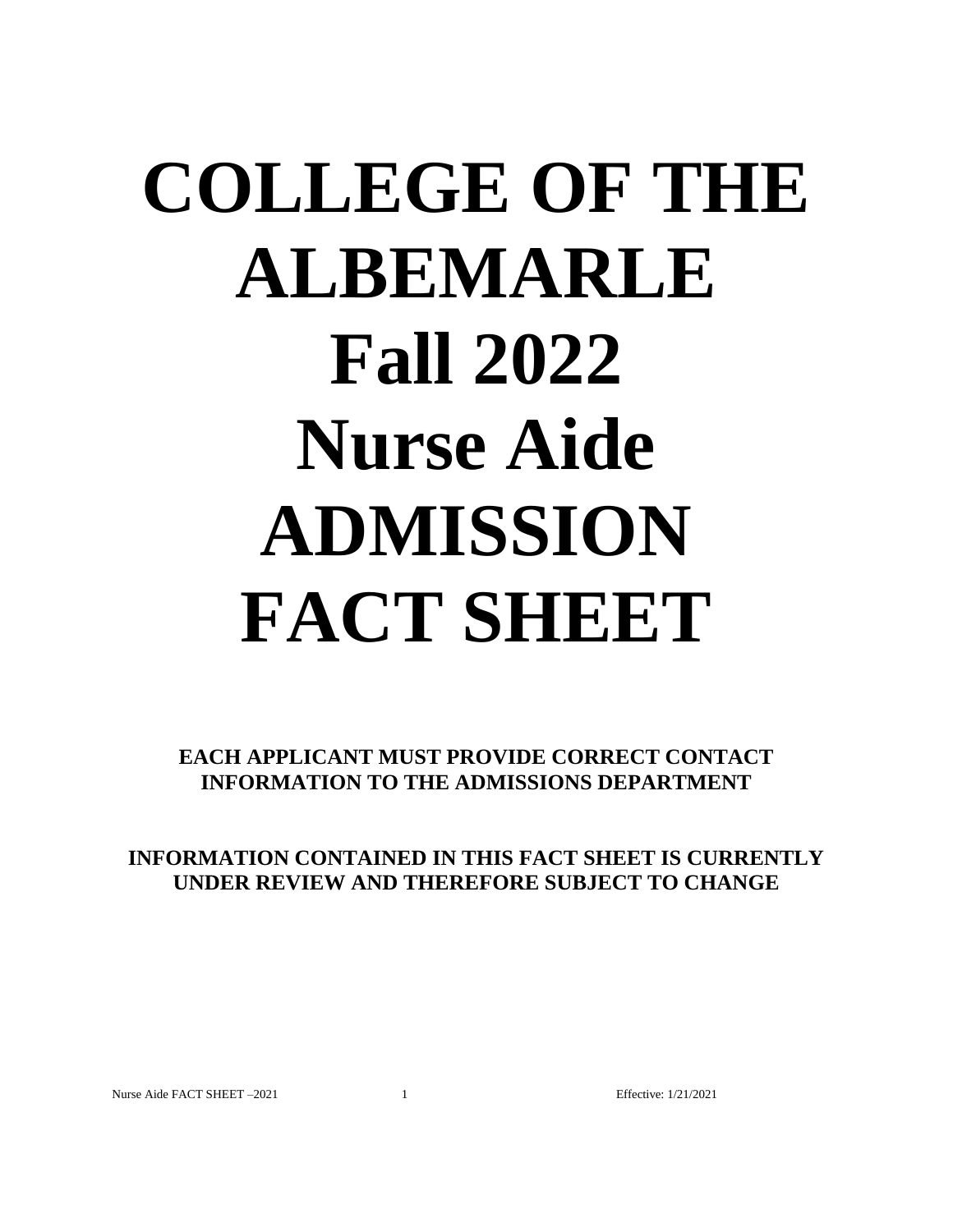## **COLLEGE OF THE ALBEMARLE PO BOX 2327 1208 NORTH ROAD STREET ELIZABETH CITY, NC 27906-2327 COLLEGE OF THE ALBEMARLE \ ELIZABETH CITY CAMPUS (252) 335-0821 EXT. 2221 (ADMISSIONS OFFICE)**

## **NURSE AIDE PROGRAM FACT SHEET**

The admission process outlined in this fact sheet was developed by the Nurse Aide faculty and is to be implemented by the Admissions Office with Nurse Aide faculty oversight.

## **PHASE I: PRE-ADMISSION REQUIREMENTS:**

Applicants seeking admission into the Nurse Aide program must complete the following steps **by April 28, 2022** in order to be considered for acceptance for the Fall Semester 2021 nurse aide course. (At the discretion of the Nurse Aide Program Coordinator, some applications may be considered after the deadline.)

**Important Note:** CTE and CCP students must be 17 years of age to be enrolled in a Nurse Aide I course. All students, including, CTE CCP students must successfully complete the NA I education/training program portion of their course prior to starting the NA II education/training program portion. CTE CCP students must apply for testing and listing on the DHSR NA I Registry within 10 calendar days of completing the NA I training program; BUT because testing dates may be beyond their control CTE CCP students may begin their NA II class prior to completion of actual testing and subsequent listing. (i.e., not to exceed 30 calendar days from date of application). Because this is an allowance CTE CCP students who fail their first attempt at testing for NA I listing will be immediately dropped from the NA II course. These students shall not resume the NA II portion of the program nor be admitted to any other NA II education program until they successfully pass the NA I testing and are actively listed on the DHSR NA I Registry.

Students must have a high school diploma or GED, as well as Nurse Aide I listing on the NC DHSR Nurse Aide I registry prior to enrolling in a Nurse Aide II course. Allowances will be made for CTE CCP students. CTE CCP students will enter the NA II education portion of the program prior to obtaining a GED or high school diploma. **These students will not however be eligible for listing on the NCBON NA II Registry until they possess a GED or high school diploma.** CTE CCP faculty will hold NA II applications and completion certificates until the student has graduated high school or obtained a GED. The NCBON approved RN instructor will validate a student's GED or high school diploma. CTE CCP students will not be required to submit their application and fee within 30 business days of the NA II completion date. **Instead, CTE CCP students shall submit their application and fee within 60 business days of the NA II completion date.** 

\_\_\_\_\_\_\_A. **Complete and submit a written COA Application for Admission**, which expresses interest in the Nurse Aide program, to the Admissions Office, Elizabeth City Campus. \_\_\_\_\_\_\_B. **Bring or send an official high school transcript and official post-secondary transcripts,** if applicable, to the Admissions Office. \_\_\_\_\_\_\_C. **Attendance to a Health Science Orientation Session is highly recommended,** for a review of the admission process. Check with the admission department or the Health Sciences Admission Coordinator for scheduled dates and times. \_\_\_\_\_\_\_D. **Achieve minimum reading competencies.** Minimum Reading competencies must be met and may be accomplished by a variety of measures, including previous placement test scores, standardized test scores, and/or previous developmental coursework.

Nurse Aide FACT SHEET –2021 2 2 Effective: 1/21/2021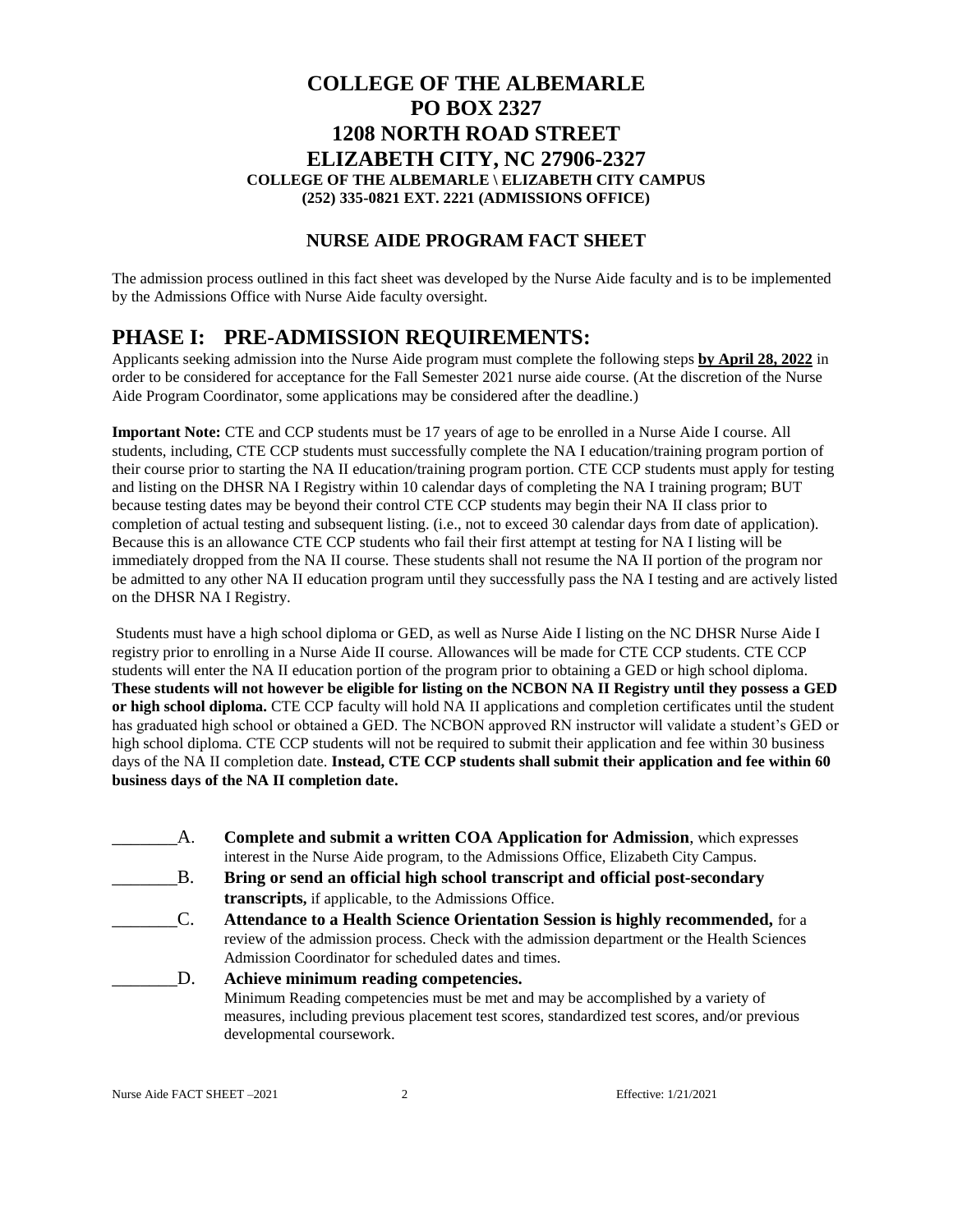#### **To qualify for the Nurse Aide program, the student must meet all the pre-requisites for ENG 111 (without a co-requisite requirement.)**

Note: The course listed is the *expected level of minimal competency* and may not be a required course within the program itself. Students should meet with an academic advisor if they do not meet this requirement and need guidance on course selection

- \_\_\_\_\_\_\_E. **Achieve and maintain a 2.0 minimum cumulative grade point average** on the transcript of record and the COA transcript, when applicable. Achieve a minimum of "C" grade on each relevant COA or transfer course. Only grades of "C" or better will be accepted for point earning, transfer purposes, and program completion.
	- \_\_\_\_\_\_\_ F. **Applicants must have completed one unit of biology in high school that counts as at least 1 full credit** on the transcript - or the equivalent at a post-secondary institution (BIO 090 or higher). An official transcript must be provided.

**REQUIREMENTS A, B, C, D, E, and F, must be met in entirety before applicants may complete a Health Science Application. Once students have met criteria A-F completely, they should contact the Health Science Admissions Technician (Annette Roberson, Ext 2221) for validation of requirements. Validation forms will be submitted to the Health Science Office by the Health Science Admissions Technician. One week after submitting Validation forms, students may contact the Health Science Admission and Retention Coordinator (Owens Center, Office 107, Ext. 2304) who will confirm their form has been received.**

# **PHASE II NURSE AIDE APPLICATION REQUIREMENTS:**

**\_\_\_\_\_\_**G. **COMPLETE THE HEALTH SCIENCE ADMISSION APPLICATION. Once students have met all preadmission criteria A,B,C,D, E, and F - students must complete an application for the Nurse Aide Program.** Applications may be obtained from the Health Science Admission Technician's office (AE 133). Applications will only be given to students who demonstrate completion of preadmission requirements A-F. **Students should call the Health Science office to confirm their form has been received. Only those students who have completed an application form in its entirety will be considered for the admission process. Applications must be received in the Health Science Admissions & Retentions office** (**Owens Center, Office 107) by 4 p.m. on April 28th, 2022. Late applications will NOT be accepted for any reason.**

### **\_\_\_\_\_\_**H. **ATTEND THE NURSE AIDE PRE-ADMISSION MEETING**

After meeting the minimum PRE-ADMISSION qualifications for admission to the Nurse Aide program and submitting the Nurse Aide application, qualified applicants will receive a letter of notice and must attend a mandatory pre-admission meeting with the Nurse Aide faculty. The purpose of the pre-admission meeting is to inform prospective applicants about the Nurse Aide program and answer questions or concerns of the applicants. **Applicants failing to report at the scheduled time for the pre-admission meeting will have their names withdrawn from consideration unless they have previously notified the** Health Science Administrative Assistant's office, Owens Center, Office 102, Extension 2283 or Extension 2304**. It is the applicant's responsibility to maintain communication with the college via the Health Science Administrative Assistant's office, Owens Center, Office 102, Extension 2283.**

#### **NURSE AIDE PROGRAM RANKING PROCESS**

All students who have met all the required academic and testing criteria, have a complete Health Science application or Validation Form on file, have attended the pre-admission meeting, and have validated the accuracy of the compiled academic data will be ranked on a **first-come-first-serve basis based on the date their validation form was submitted to the Health Science Admissions Technician** (Annette Roberson).